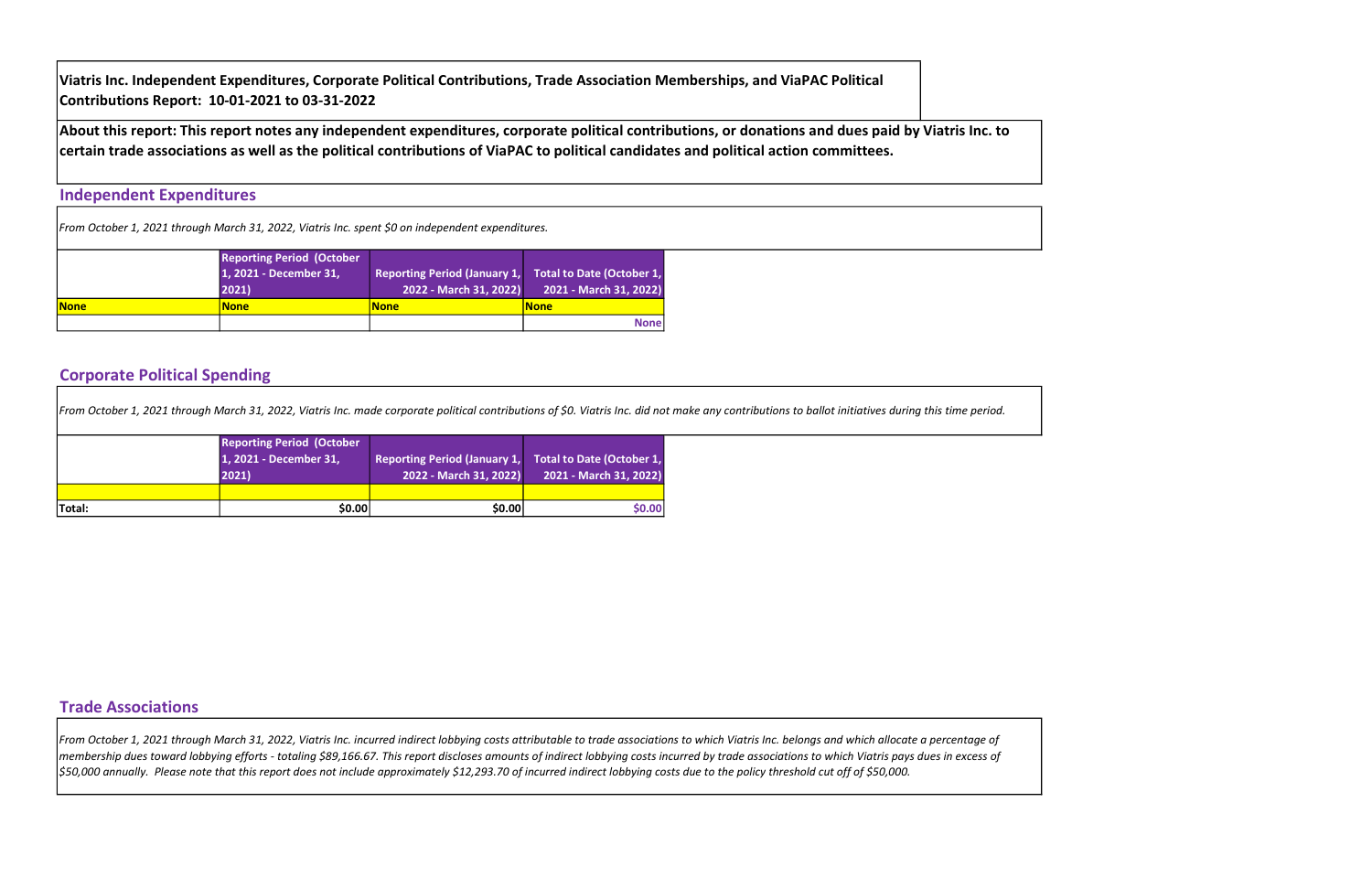|                                                                     |                                 | <b>Reporting Period (October</b> |                                   |                                  |
|---------------------------------------------------------------------|---------------------------------|----------------------------------|-----------------------------------|----------------------------------|
|                                                                     | <b>Percentage of Dues</b>       | 1, 2021 - December 31,           | <b>Reporting Period (January)</b> | Total to Date (October 1, 2021 - |
| <b>Trade Association</b>                                            | <b>Attributable to Lobbying</b> | 2021)                            | 1, 2022 - March 31, 2022)         | March 31, 2022)                  |
| <b>Biosimilars Forum</b>                                            | <b>20%</b>                      | \$46,666.67                      | \$0.00                            | \$46,666.67                      |
| Alliance to Modernize                                               |                                 |                                  |                                   |                                  |
| Prescribing Information                                             | 55%                             | \$0.00                           | \$7,500.00                        | \$7,500.00                       |
| <b>Alliance for Biopharmaceutical</b><br><b>Competitiveness and</b> |                                 |                                  |                                   |                                  |
| Innovation                                                          | 100%                            | \$0.00                           | \$35,000.00                       | \$35,000.00                      |
|                                                                     | Total:                          | \$46,666.67                      | \$42,500.00                       | \$89,166.67                      |

### ViaPAC Political Contributions

|                                      | <b>Reporting Period (October</b> |                                     |                                  |
|--------------------------------------|----------------------------------|-------------------------------------|----------------------------------|
|                                      | 1, 2021 - December 31,           | <b>Reporting Period (January 1,</b> | <b>Total to Date (October 1,</b> |
| ViaPAC Political Contributions 2021) |                                  | 2022 - March 31, 2022)              | 2021 - March 31, 2022)           |
| <b>Federal Contributions Total</b>   |                                  |                                     |                                  |
|                                      | \$26,500.00                      | \$28,000.00                         | \$54,500.00                      |
| <b>State Contributions Total</b>     | \$6,250.00                       | \$0.00                              | \$6,250.00                       |
| <b>Other PAC Total</b>               | \$0.00                           | \$0.00                              | \$0.00                           |
| Total:                               | \$32,750.00                      | \$28,000.00                         | \$60,750.00                      |

#### Arizona

From October 1, 2021 through March 31, 2022, ViaPAC contributed \$60,750 to candidates and political action committees ("PACs") in 16 states. ViaPAC is the political action committee formed by Viatris employees and funded by the contributions of employees. Additional details on the contributions made to each campaign, candidate or PAC can be found on the following pages of this report.

|                                      |                |              |                       |                      |                 | <b>Reporting Period</b> | <b>Reporting Period</b> |                                              |
|--------------------------------------|----------------|--------------|-----------------------|----------------------|-----------------|-------------------------|-------------------------|----------------------------------------------|
|                                      |                |              |                       |                      |                 | (October 1, 2021 -      |                         | (January 1, 2022 - Total to Date (October 1, |
| <b>Committee Name</b>                | Candidate      | <b>Party</b> | <b>Office Desired</b> | <b>Election Year</b> | <b>District</b> | December 31, 2021)      | March 31, 2022)         | 2021 - March 31, 2022)                       |
| <b>Kelli Butler for Arizona</b>      | Kelli Butler   |              | <b>STATE HOUSE</b>    | 2022 Primary         | AZ-28           | \$250.00                | \$0.00]                 | \$250.00                                     |
| Nancy Barto for State Senate<br>2022 | Nancy Barto    |              | STATE SENATE          | 2022 Primary         | AZ-15           | \$500.00                | \$0.00                  | \$500.00                                     |
| Osborne for Arizona House            | Joanne Osborne |              | <b>STATE HOUSE</b>    | 2022 Primary         | $AZ-13$         | \$500.00                | \$0.00                  | \$500.00                                     |
| Pace for AZ Senate                   | Tyler Pace     |              | <b>STATE SENATE</b>   | 2022 Primary         | AZ-25           | \$500.00                | \$0.00                  | \$500.00                                     |
|                                      |                |              |                       |                      | <b>Total</b>    | 1,250.00                | \$0.00                  | \$1,750.00                                   |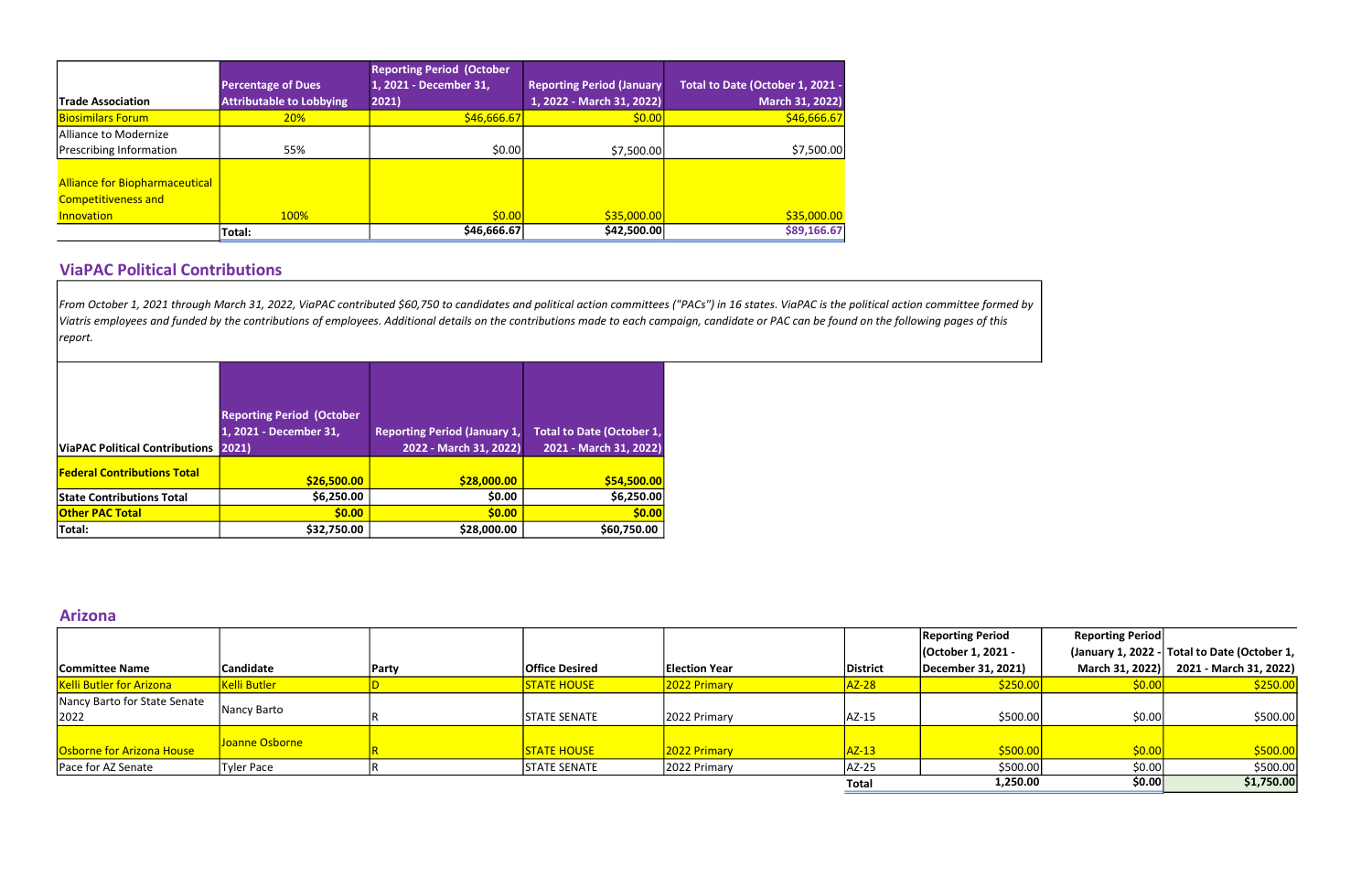### **California**

|                           |                  |              |                       |                      |              | <b>Reporting Period</b> | <b>Reporting Period</b> |                                              |
|---------------------------|------------------|--------------|-----------------------|----------------------|--------------|-------------------------|-------------------------|----------------------------------------------|
|                           |                  |              |                       |                      |              | (October 1, 2021 -      |                         | (January 1, 2022 - Total to Date (October 1, |
| <b>Committee Name</b>     | <b>Candidate</b> | <b>Party</b> | <b>Office Desired</b> | <b>Election Year</b> | District     | December 31, 2021)      | March 31, 2022)         | 2021 - March 31, 2022)                       |
| Darrell Issa For Congress | Darrell Issa     |              | <b>FED HOUSE</b>      | 2022 Primary         | <u>CA-50</u> | \$2,500.00              | \$500.00                | \$3,000.00                                   |
| Darrell Issa For Congress | Darrell Issa     |              | <b>FED HOUSE</b>      | 2022 General         | CA-50        | \$0.00                  | \$1,000.00              | \$1,000.00]                                  |
|                           |                  |              |                       |                      | Total        | 2,500.00                | \$1,500.00              | \$4,000.00                                   |

### Delaware

|                          |                      |       |                         |                      |                 | <b>Reporting Period</b> | <b>Reporting Period</b> |                                              |
|--------------------------|----------------------|-------|-------------------------|----------------------|-----------------|-------------------------|-------------------------|----------------------------------------------|
|                          |                      |       |                         |                      |                 | (October 1, 2021 -      |                         | (January 1, 2022 - Total to Date (October 1, |
| <b>Committee Name</b>    | 'Candidate           | Party | <b>Office Desired</b>   | <b>Election Year</b> | <b>District</b> | December 31, 2021)      | March 31, 2022)         | 2021 - March 31, 2022)                       |
| <b>Carper For Senate</b> | <b>Thomas Carper</b> |       | <mark>FED SENATE</mark> | 2024 Primary         |                 | \$5,000.00              |                         |                                              |
|                          |                      |       |                         |                      | Total           | 5,000.00                | \$0.00                  | \$5,000.00                                   |

### Florida

|                                      |                  |              |                       |                      |                 | <b>Reporting Period</b> | <b>Reporting Period</b> |                                              |
|--------------------------------------|------------------|--------------|-----------------------|----------------------|-----------------|-------------------------|-------------------------|----------------------------------------------|
|                                      |                  |              |                       |                      |                 | (October 1, 2021 -      |                         | (January 1, 2022 - Total to Date (October 1, |
| <b>Committee Name</b>                | <b>Candidate</b> | <b>Party</b> | <b>Office Desired</b> | <b>Election Year</b> | <b>District</b> | December 31, 2021)      |                         | March 31, 2022) 2021 - March 31, 2022)       |
| <b>Friends of Colleen Burton</b>     | Colleen Burton   |              | <b>STATE HOUSE</b>    | 2022 Primary         |                 | \$1,000.00              | \$0.00                  | \$1,000.00                                   |
| Conservatives for a Better           |                  |              |                       |                      |                 |                         |                         |                                              |
| Florida                              | N/A              |              | N/4                   | N/A                  | N/A             | \$1,000.00              | \$0.00                  | \$1,000.00                                   |
|                                      |                  |              |                       |                      |                 |                         |                         |                                              |
| <b>Florida Conservative Alliance</b> | N/A              |              | 81 / A                |                      | N/A             | \$1,000.00              | \$0.00                  | \$1,000.00                                   |
|                                      |                  |              |                       |                      | <b>Total</b>    | 3,000.00                | \$0.00                  | \$3,000.00                                   |

### Illinois

|                              |                  |       |                       |                      |          | <b>Reporting Period</b> | <b>Reporting Period</b> |                                              |
|------------------------------|------------------|-------|-----------------------|----------------------|----------|-------------------------|-------------------------|----------------------------------------------|
|                              |                  |       |                       |                      |          | Coctober 1, 2021 -      |                         | (January 1, 2022 - Total to Date (October 1, |
| <b>Committee Name</b>        | <b>Candidate</b> | Party | <b>Office Desired</b> | <b>Election Year</b> | District | December 31, 2021)      | March 31, 2022)         | 2021 - March 31, 2022)                       |
| <b>Citizens for Mazzochi</b> | Deanne Mazzochi  |       | <b>STATE SENATE</b>   | 2022 Primary         | IL-4     | \$1,500.00              | \$0.00                  | <u>\$1,500.00 </u>                           |
|                              |                  |       |                       |                      | Total    | 1,500.00                | \$0.00                  | \$1,500.00                                   |

 $\sim$ 

### Indiana

|                                     |                 |              |                       |                      |              | <b>Reporting Period</b> | <b>Reporting Period</b> |                                              |
|-------------------------------------|-----------------|--------------|-----------------------|----------------------|--------------|-------------------------|-------------------------|----------------------------------------------|
|                                     |                 |              |                       |                      |              | (October 1, 2021 -      |                         | (January 1, 2022 - Total to Date (October 1, |
| <b>Committee Name</b>               | Candidate       | <b>Party</b> | <b>Office Desired</b> | <b>Election Year</b> | District     | December 31, 2021)      |                         | March 31, 2022) 2021 - March 31, 2022)       |
|                                     |                 |              |                       |                      |              |                         |                         |                                              |
| <b>Victoria Spartz For Congress</b> | Victoria Spartz |              | <b>FED HOUSE</b>      | 2022 Primary         | $IN-5$       | \$2,500.00              | \$0.00                  | \$2,500.00                                   |
|                                     |                 |              |                       |                      | <b>Total</b> | 2,500.00                | \$0.00                  | \$2,500.00                                   |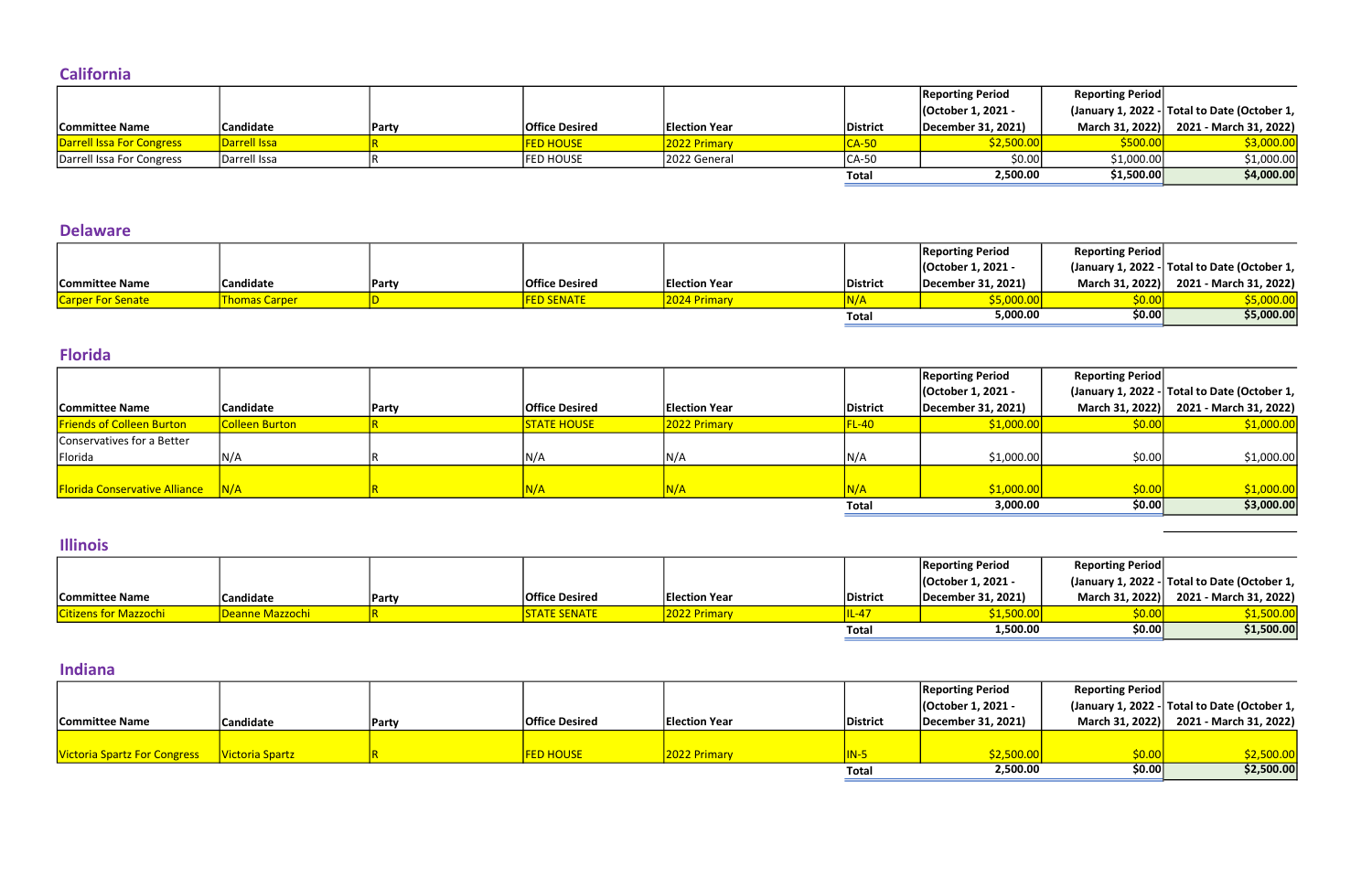## Kentucky

|                           |                  |               |                       |                      |                 | <b>Reporting Period</b> | <b>Reporting Period</b> |                                              |
|---------------------------|------------------|---------------|-----------------------|----------------------|-----------------|-------------------------|-------------------------|----------------------------------------------|
|                           |                  |               |                       |                      |                 | (October 1, 2021 -      |                         | (January 1, 2022 - Total to Date (October 1, |
| <b>Committee Name</b>     | <b>Candidate</b> | <b>IParty</b> | <b>Office Desired</b> | <b>Election Year</b> | <b>District</b> | December 31, 2021)      | March 31, 2022)         | 2021 - March 31, 2022)                       |
| <b>Comer For Congress</b> | James Comer      |               | <b>ED HOUSE</b>       | 2022 Primary         |                 | \$0.00                  | <b>\$2.500.0</b>        | 52,500.00                                    |
|                           |                  |               |                       |                      | Total           | 0.00                    | \$2,500.00              | \$2,500.00                                   |

### Massachusetts

|                                                |                  |              |                       |                      |                 | <b>Reporting Period</b> | <b>Reporting Period</b> |                                              |
|------------------------------------------------|------------------|--------------|-----------------------|----------------------|-----------------|-------------------------|-------------------------|----------------------------------------------|
|                                                |                  |              |                       |                      |                 | Cortober 1, 2021 -      |                         | (January 1, 2022 - Total to Date (October 1, |
| <b>Committee Name</b>                          | <b>Candidate</b> | <b>Party</b> | <b>Office Desired</b> | <b>Election Year</b> | <b>District</b> | December 31, 2021)      |                         | March 31, 2022) 2021 - March 31, 2022)       |
|                                                |                  |              |                       |                      |                 |                         |                         |                                              |
| Katherine Clark For Congress   Katherine Clark |                  |              | <b>FED HOUSE</b>      | 2022 Primary         | MA-L            | \$1,500.00              | \$1,000.00              | <u>\$2,500.00</u>                            |
|                                                |                  |              |                       |                      | <b>Total</b>    | 1,500.00                | \$1,000.00              | \$2,500.00                                   |

## New Hampshire

|                                  |                  |       |                       |                      |                   | <b>Reporting Period</b> | <b>Reporting Period</b> |                                              |
|----------------------------------|------------------|-------|-----------------------|----------------------|-------------------|-------------------------|-------------------------|----------------------------------------------|
|                                  |                  |       |                       |                      |                   | (October 1, 2021 -      |                         | (January 1, 2022 - Total to Date (October 1, |
| <b>Committee Name</b>            | <b>Candidate</b> | Party | <b>Office Desired</b> | <b>Election Year</b> | District          | December 31, 2021)      |                         | March 31, 2022) 2021 - March 31, 2022)       |
| <b>Kuster For Congress, Inc.</b> | Ann Kuster       |       | <b>FED HOUSE</b>      | 2022 Primary         | <mark>NH-2</mark> | \$1,500.00              | \$0.00]                 | \$1,500.00                                   |
| Kuster For Congress, Inc.        | Ann Kuster       |       | FED HOUSE             | 2022 General         | NH-2              | \$3,500.00              | \$0.00                  | \$3,500.00                                   |
|                                  |                  |       |                       |                      | Total             | 5,000.00                | \$0.00                  | \$5,000.00                                   |

### Nevada

|                                   |                               |       |                       |                      |                 | <b>Reporting Period</b> | <b>Reporting Period</b> |                                              |
|-----------------------------------|-------------------------------|-------|-----------------------|----------------------|-----------------|-------------------------|-------------------------|----------------------------------------------|
|                                   |                               |       |                       |                      |                 | (October 1, 2021 -      |                         | (January 1, 2022 - Total to Date (October 1, |
| <b>Committee Name</b>             | <b>Candidate</b>              | Party | <b>Office Desired</b> | <b>Election Year</b> | <b>District</b> | December 31, 2021)      | March 31, 2022)         | 2021 - March 31, 2022)                       |
| <b>Catherine Cortez Masto For</b> |                               |       |                       |                      |                 |                         |                         |                                              |
| Senate                            | <b>Catherine Cortez Masto</b> |       | <b>FED SENATE</b>     | 2022 Primary         | N/A             | \$5,000.00              | \$0.00                  | \$5,000.00                                   |
| Rosen For Nevada                  | Jacklyn Rosen                 |       | <b>FED SENATE</b>     | 2024 Primary         | N/A             | \$2,500.00              | \$0.00                  | \$2,500.00                                   |
| <b>Rosen For Nevada</b>           | Jacklyn Rosen                 |       | <b>FED SENATE</b>     | 2024 General         |                 | \$2,500.00              | \$0.00                  | \$2,500.00                                   |
|                                   |                               |       |                       |                      | <b>Total</b>    | 10,000.00               | \$0.00                  | \$10,000.00                                  |

### New York

|                             |                        |              |                       |                      |              | <b>Reporting Period</b> | <b>Reporting Period</b> |                                              |
|-----------------------------|------------------------|--------------|-----------------------|----------------------|--------------|-------------------------|-------------------------|----------------------------------------------|
|                             |                        |              |                       |                      |              | (October 1, 2021 -      |                         | (January 1, 2022 - Total to Date (October 1, |
| Committee Name              | <b>Candidate</b>       | <b>Party</b> | <b>Office Desired</b> | <b>Election Year</b> | District     | December 31, 2021)      |                         | March 31, 2022) 2021 - March 31, 2022)       |
| <b>Maloney For Congress</b> | <b>Carolyn Maloney</b> |              | <b>FED HOUSE</b>      | 2022 General         | <b>WY-1.</b> | \$0.00                  | <mark>\$2,500.00</mark> | <mark>\$2,500.00</mark>                      |
|                             |                        |              |                       |                      | <b>Total</b> | 0.00                    | \$2,500.00              | \$2,500.00                                   |